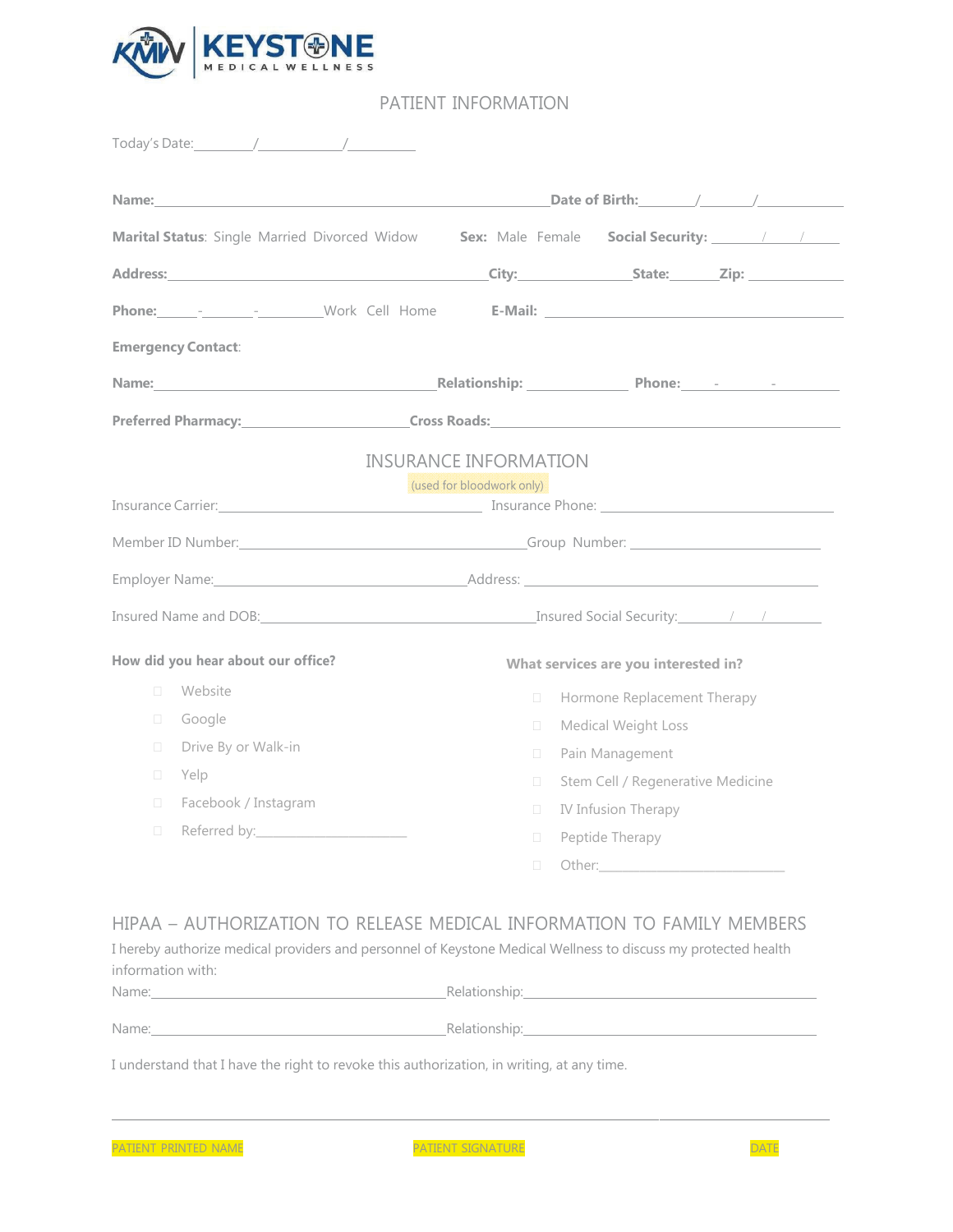

# HEALTH HISTORY

| --<br>. |  |  |  |
|---------|--|--|--|
|         |  |  |  |

## Please list any current medical providers you are currently under the care of :

| NAME/SPECIALITY | PHONE/LOCATION | <b>TREATMENT</b> |
|-----------------|----------------|------------------|
|                 |                |                  |
|                 |                |                  |
|                 |                |                  |

| Please list any current treatments you are currently receiving: |    |
|-----------------------------------------------------------------|----|
|                                                                 |    |
|                                                                 |    |
| ັ                                                               | שו |

### Please mark if YOU or your Parents have/had any of the following:

|                                        | Self | Mother | Father |                          | Self | Mother | Father |
|----------------------------------------|------|--------|--------|--------------------------|------|--------|--------|
| Heart Murmur (mitral valve prolapse)   |      |        |        | <b>HIV/AIDS Positive</b> |      |        |        |
| Anemia or any bleeding disorder        |      |        |        | Stomach Ulcers           |      |        |        |
| <b>Diabetes</b>                        |      |        |        | Pacemaker                |      |        |        |
| Epilepsy or seizures                   |      |        |        | Psychosis                |      |        |        |
| Migraines                              |      |        |        | Cancer                   |      |        |        |
| Fainting or dizziness                  |      |        |        | Enlarged lymph nodes     |      |        |        |
| Liver disease                          |      |        |        | Radiation therapy        |      |        |        |
| Shortness of breath or chest pain      |      |        |        | Slow-healing mouth sores |      |        |        |
| Hypertension (controlled/uncontrolled) |      |        |        | Venereal disease         |      |        |        |
| Thyroid disease (goiter)               |      |        |        | Recurring Infections     |      |        |        |
| Heart attack or stroke                 |      |        |        | Glaucoma                 |      |        |        |
| Kidney disease                         |      |        |        | Arthritis                |      |        |        |

#### Please list all surgeries & their dates:

Tobacco Use? Never Former Current If so, how much/day? \_\_\_\_\_\_\_ Alcohol Use? Yes No If yes, how often? \_\_\_\_\_\_\_\_

WOMEN: Are you pregnant or nursing? Yes No Chance of Pregnancy? Yes No On Birth Control? Yes No

### ALLERGIES? Please ALL food & drug allergies

| the contract of the contract of the contract of the contract of the contract of the contract of the contract of |  |
|-----------------------------------------------------------------------------------------------------------------|--|
|                                                                                                                 |  |

3076 E Chandler Heights Rd. Ste 115 Gilbert, AZ 85298

Phone 480-499-4441 • Fax: 480-499-5604 • www.keystonemedicalwellness.com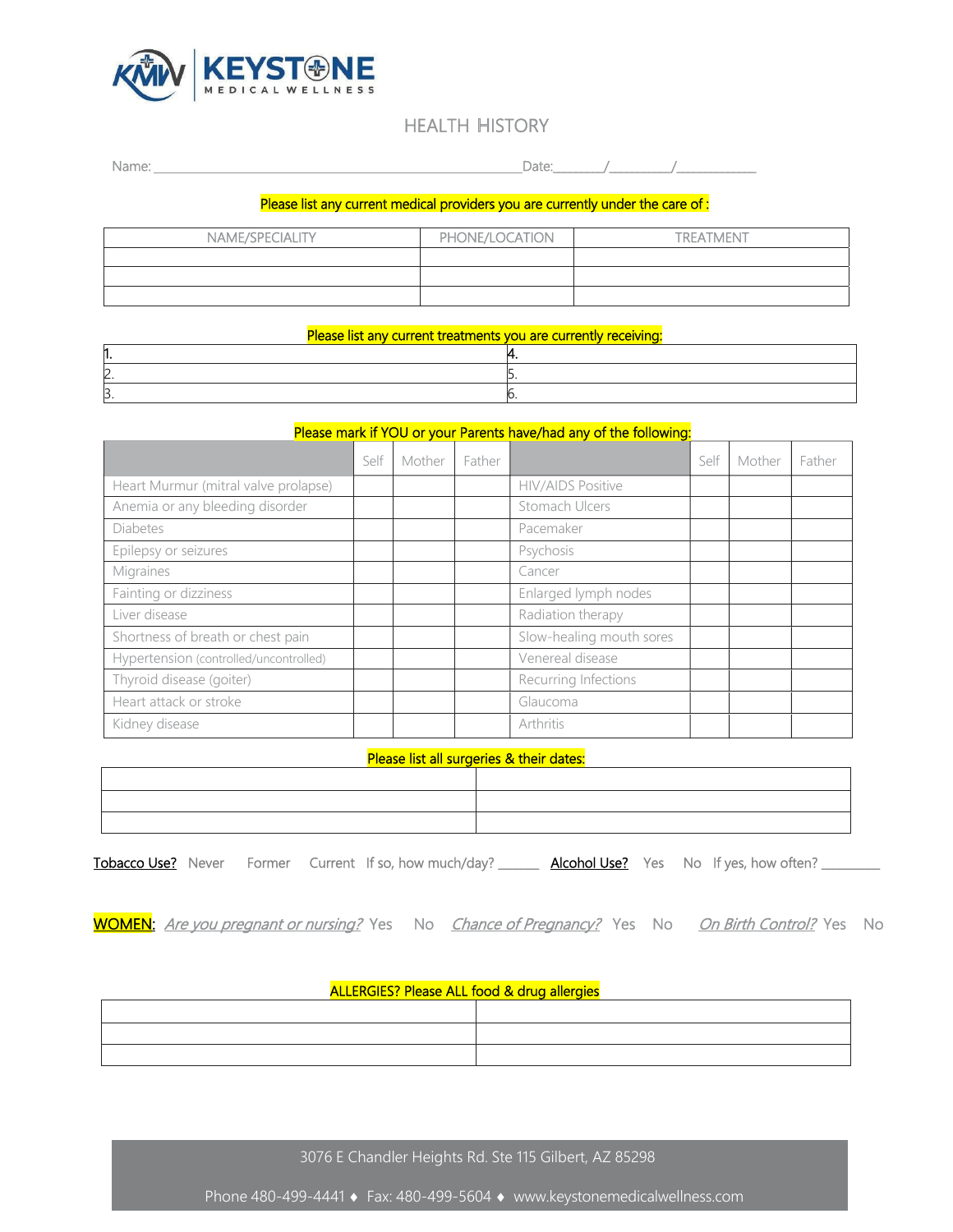### Please list all current medications & dosages. Including RX, Vitamins, Supplements, and any Over the Counters.

### HORMONE DEFICIENCY SYMPTOMS (Circle best answer)

|                          |              |                |       | <u>CITULE MEST CITISMEL</u> |            |                |       |
|--------------------------|--------------|----------------|-------|-----------------------------|------------|----------------|-------|
|                          | <b>WOMEN</b> |                |       |                             | <b>MEN</b> |                |       |
| Brain Fog                |              | None Sometimes | Often | Brain Fog                   |            | None Sometimes | Often |
| Anxiety/Stress           |              | None Sometimes | Often | <b>Anxiety/Stress</b>       |            | None Sometimes | Often |
| Depression               |              | None Sometimes | Often | Depression                  | None       | Sometimes      | Often |
| Hot Flashes              |              | None Sometimes | Often | Decrease in Muscle Strength | None       | Sometimes      | Often |
| <b>Sleeping Problems</b> |              | None Sometimes | Often | <b>Sleeping Problems</b>    | None       | Sometimes      | Often |
| Fatigue                  |              | None Sometimes | Often | Fatigue                     | None       | Sometimes      | Often |
| Irritability             |              | None Sometimes | Often | Irritability                | None       | Sometimes      | Often |
| Loss of Libido           |              | None Sometimes | Often | Loss of Libido              | None       | Sometimes      | Often |
| Weight Gain              |              | None Sometimes | Often | Weight Gain                 | None       | Sometimes      | Often |
| Vaginal Dryness          |              | None Sometimes | Often | Lack of Morning Erection    | None       | Sometimes      | Often |
| <b>Night Sweats</b>      | None         | Sometimes      | Often |                             |            |                |       |

# Review of Current Symptoms:

| Fever                     | Leg Pain w/ walking       | <b>Muscle Cramping</b> | <b>Seizures</b>         |
|---------------------------|---------------------------|------------------------|-------------------------|
| Chills                    | Dry Cough                 | Joint Pain             | Heat Intolerance        |
| Change of Appetite        | Productive Cough          | Joint Swelling         | Cold Intolerance        |
| Somnolence                | Shortness of breath       | Rash                   | <b>Excessive thirst</b> |
| <b>Changes in Vision</b>  | Nausea or Vomiting        | Mole changes           | <b>Excessive hunger</b> |
| Ear Pain                  | <b>Diarrhea</b>           | Non-healing sores      | <b>Easy Bruising</b>    |
| Ear Discharge             | Constipation              | Skin Itch              | <b>Hives</b>            |
| Nasal Discharge           | Abdominal pain            | Hair Loss              | Seasonal allergies      |
| <b>Sinus Pressure</b>     | Burning on urination      | Headache               | Food allergies          |
| Sore Throat               | <b>Frequent Urination</b> | Muscle weakness        |                         |
| <b>Hoarseness</b>         | <b>Urgent Urination</b>   | Numbness/tingling      |                         |
| Chest Pain                | <b>Blood in Urine</b>     | <b>Memory Loss</b>     |                         |
| <b>Chest Palpitations</b> | Urine Incontinence        | <b>Dizziness</b>       |                         |
| Leg Swelling              | Muscle Pain               | Loss of balance        |                         |

3076 E Chandler Heights Rd. Ste 115 Gilbert, AZ 85298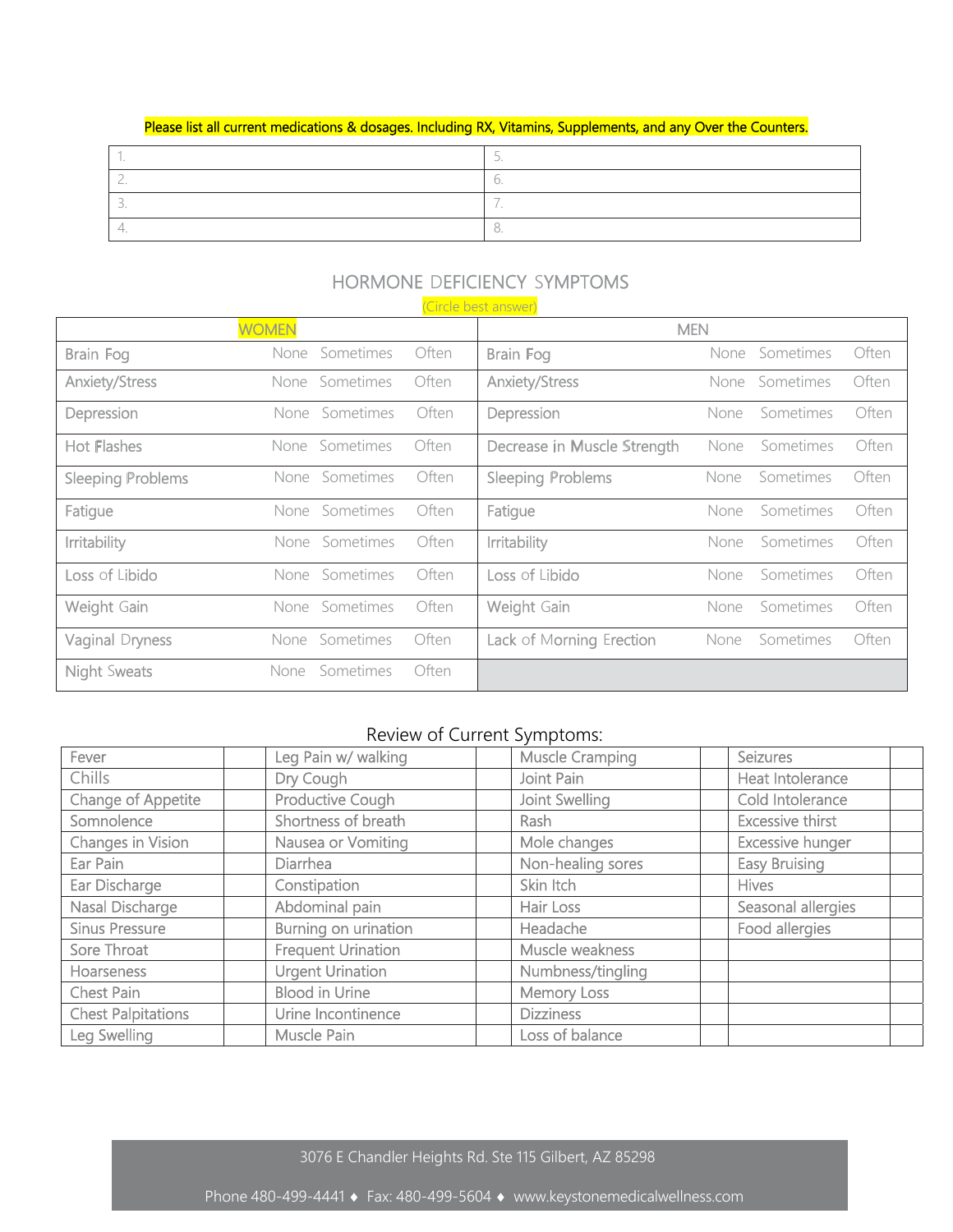# PAIN MANAGEMENT

If you have pain, please circle the degree of pain you have (0 being no pain and 10 being excruciating pain), then list the quality of pain (aches, stabbing, numbness, etc.) as well as frequency (daily, weekly, intermittently, etc.)



3076 E Chandler Heights Rd. Ste 115 Gilbert, AZ 85298

Phone 480-499-4441 • Fax: 480-499-5604 • www.keystonemedicalwellness.com